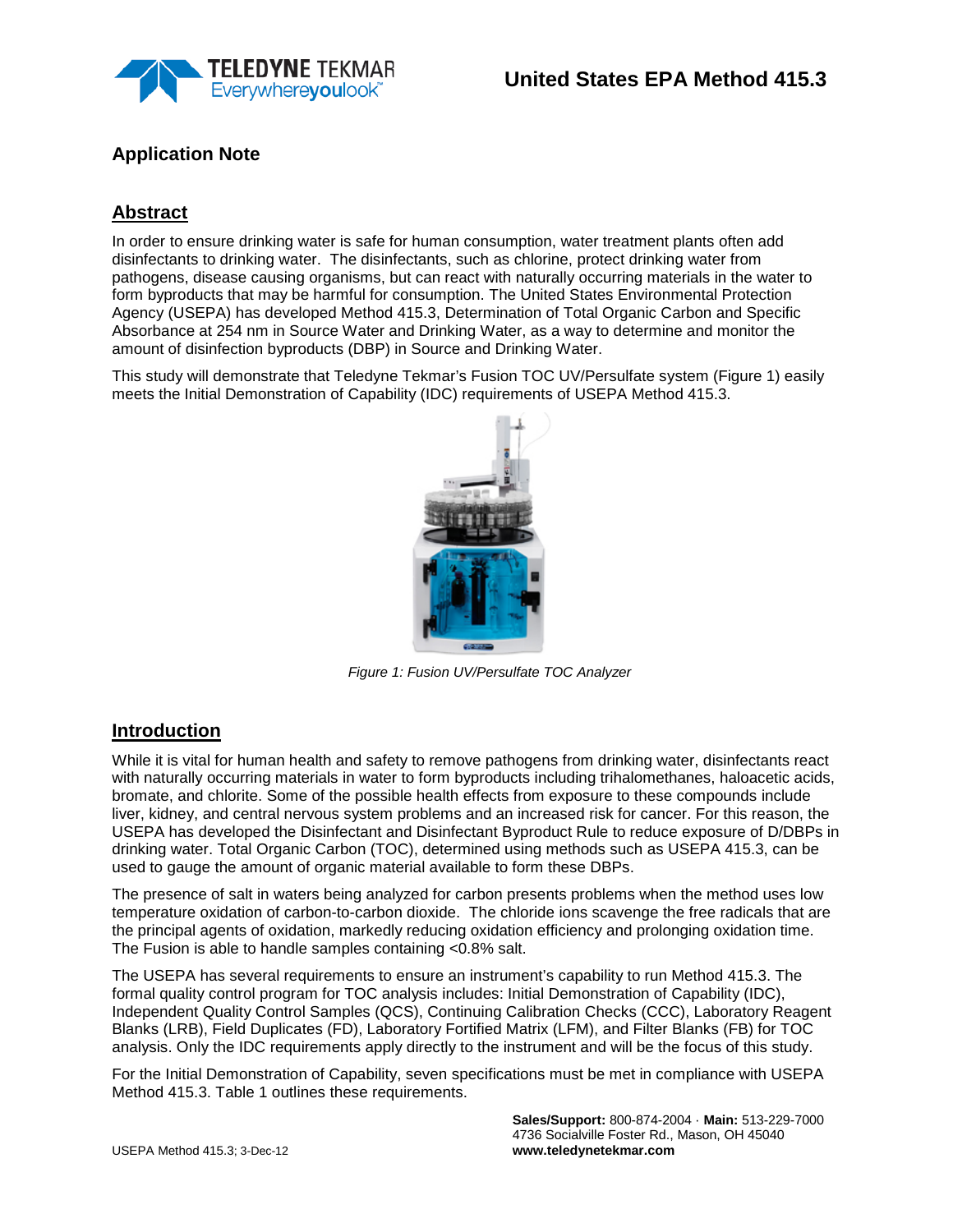

| <b>Requirement</b>                                                  | <b>Success Criteria</b>                                          |
|---------------------------------------------------------------------|------------------------------------------------------------------|
| Initial Demonstration of Low System Background                      | LRB must be $\leq 0.35$ ppmOC                                    |
| Initial Instrument Calibration Verification                         | Independent QCS (1-5 ppmOC) must be $\pm$ 20% of<br>true value   |
| Initial OC Flow Injection Memory                                    | LRB after highest calibration point must be $\leq 0.35$<br>ppmOC |
| Inorganic Carbon Removal Sparging Efficiency<br>Test                | IC-Test Solution must be $\leq 0.35$ ppmOC                       |
| Initial Demonstration of Accuracy<br>$(n=5)$                        | 2-5 ppmOC samples must be $\pm$ 20% of true value                |
| Initial Demonstration of Precision<br>$(n=5)$                       | 2-5 ppmOC samples must be ≤ 20% RSD                              |
| Organic Carbon Detection Limit Determination<br>$(n=7$ over 3 days) | 0.1-0.5 ppmOC, OCLD must be $> 0.35$ ppmOC                       |

*Table 1: Requirements for the Initial Demonstration of Capability for USEPA Method 415.3*

This study will demonstrate the suitability of Teledyne Tekmar's Fusion TOC analyzer to meet the performance criteria of Method 415.3. Calibration data and detection limits will also be presented.

### **Experimental-Instrument Conditions**

This study was performed using the method parameters found in Table 2. The optimal sample range for this method is 0.0053 to 30.1 ppmOC.

| <b>Parameters</b> |              | <b>Advanced Parameters</b>         |              |
|-------------------|--------------|------------------------------------|--------------|
| <b>Variable</b>   | <b>Value</b> | <b>Variable</b>                    | <b>Value</b> |
| Sample Volume     | $4.0$ mL     | <b>Baseline Stabilization Time</b> | $0.70$ min   |
| <b>Dilution</b>   | 1:1          | <b>Detector Pressure Flow</b>      | 300 mL/min   |
| Acid Volume       | $1.0$ mL     | <b>NDIR Pressurization</b>         | 50 psig      |
| Reagent Volume    | $3.0$ mL     | <b>NDIR Stabilize</b>              | $0.50$ min   |
| IC Sparge Time    | $1.00$ min   | Low Level Filter NDIR              | Off          |

*Table 2: Fusion Default TOC Drinking Water Method parameters*

### **Sample Preparation**

All glassware must be meticulously cleaned and all Lab Reagent Water (LRW) must be organic carbon free. The maximum amount of OC allowed in the LRW for this method is 0.35 mg/L<sup>2</sup>.

The Organic Carbon Primary Dilution Standard (OC-PDS) was prepared by diluting 1.063 g KHP and 1 mL phosphoric acid in 1 L of deionized water for a final organic carbon concentration of 500 ppmOC. From this OC-PDS, a 50 ppmOC standard (1:10 dilution) was made and used to prepare the calibration curve using the Fusion's autodilution feature. The results of this calibration are presented in Figure 1.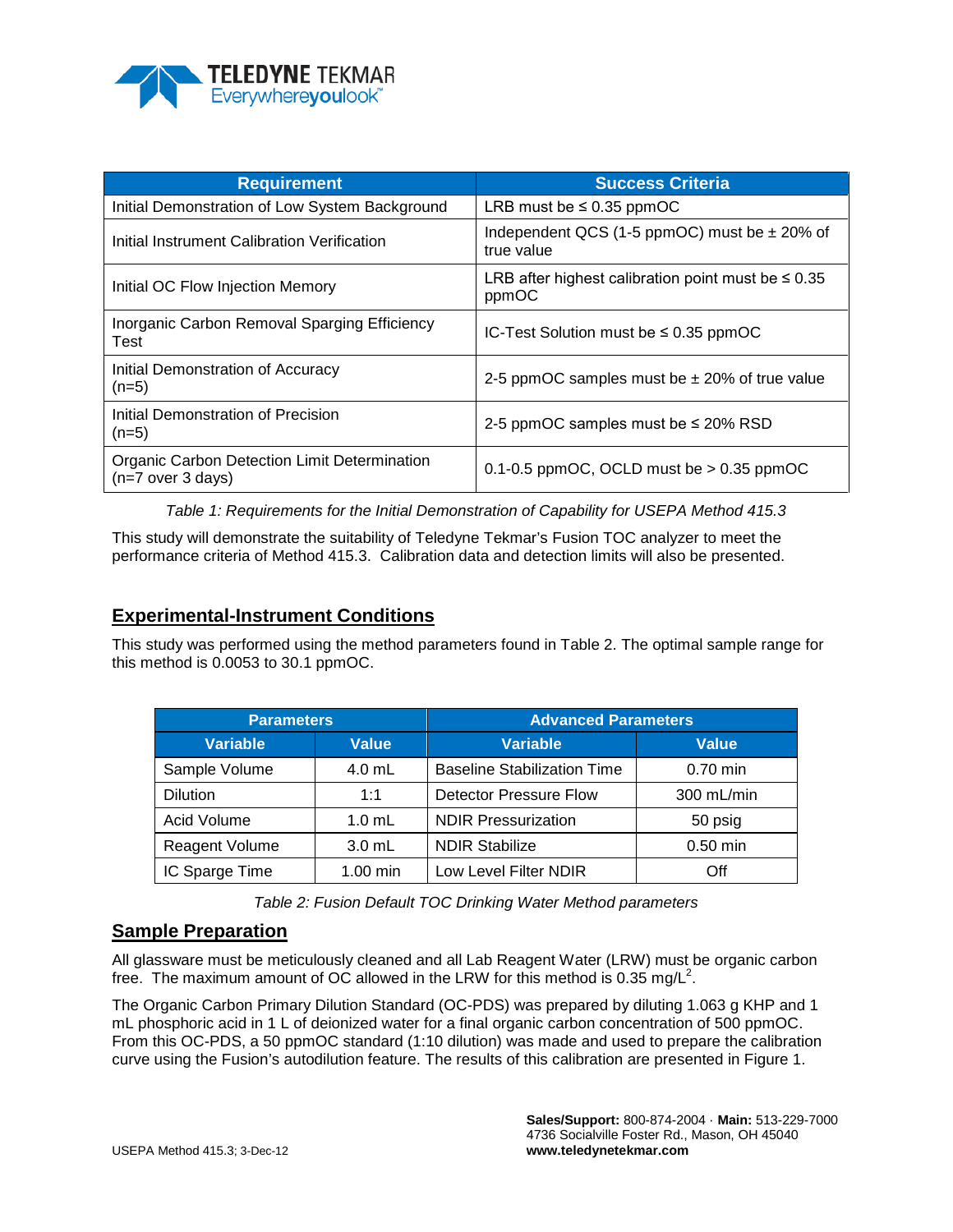

Using the 50 ppmOC stock solution, standards were prepared at 0.5 ppmOC for OCLD determination and at 2.5 ppmOC for the calibration verification, the accuracy demonstration, and the precision demonstration.

Another requirement to demonstrate the capability of this instrument is the inorganic carbon (IC) sparging efficiency. If inorganic carbon is not completely removed from the water sample, it will result in a positive or negative bias depending on the way the instrument system calculates TOC. When inorganic carbon  $(IC)$  is removed from the sample prior to the TOC assay, as required in the method, TOC = TC and the method bias is minimized $^2$ .

For this analysis, the method prescribes an IC-Test solution at 100 ppmIC be prepared with the solutions found in Table 3. Once solutions A-D are prepared, 10 mL of each are added to a 40 mL vial, producing a turbid solution. Then, 40 μL of phosphoric acid is added and the solution returns to a clear, colorless solution with a concentration of approximately 100 ppmIC. This solution represents a sample with high levels of inorganic carbon, so meeting this requirement will validate the instrument's capability to efficiently remove IC from a sample to ensure accurate results.

| Flask (1L) | <b>Salt</b>                                                                                | Weight (g) |
|------------|--------------------------------------------------------------------------------------------|------------|
| A          | Magnesium sulfate heptahydrate, MgSO <sub>4</sub> .7H <sub>2</sub> O                       | 2.565      |
|            | Ammonium Chloride, NH <sub>4</sub> Cl                                                      | 0.594      |
| В          | Calcium chloride dehydrate, CaCl <sub>2</sub> ·2H <sub>2</sub> O                           | 2.050      |
|            | Calcium nitrate tetrahydrate, $Ca(NO3)2·4H2O$                                              | 0.248      |
|            | Potassium chloride, KCI                                                                    | 0.283      |
|            | Sodium chloride, NaCl                                                                      | 0.281      |
| C          | Sodium phosphate dibasic heptahydrate, Na <sub>2</sub> HPO <sub>4</sub> .7H <sub>2</sub> O | 0.705      |
|            | Sodium bicarbonate, NaHCO <sub>3</sub>                                                     | 2.806      |
| D          | Sodium-metasilscate nonahydrate, Na <sub>2</sub> SiO <sub>3</sub> .9H <sub>2</sub> O       | 1.862      |

*Table 3: Solutions for the IC-Test Standard*

## **Results**

The IDC was performed to demonstrate the suitability of the Fusion TOC Analyzer to perform USEPA Method 415.3. Figure 2 shows the initial seven-point calibration curve at 0.0(reagent water), 0.5, 1.0, 2.0, 5.0, 10.0, and 25.0 ppmOC from a 50 ppmOC stock. The curve was prepared using the TekLink autodilution feature.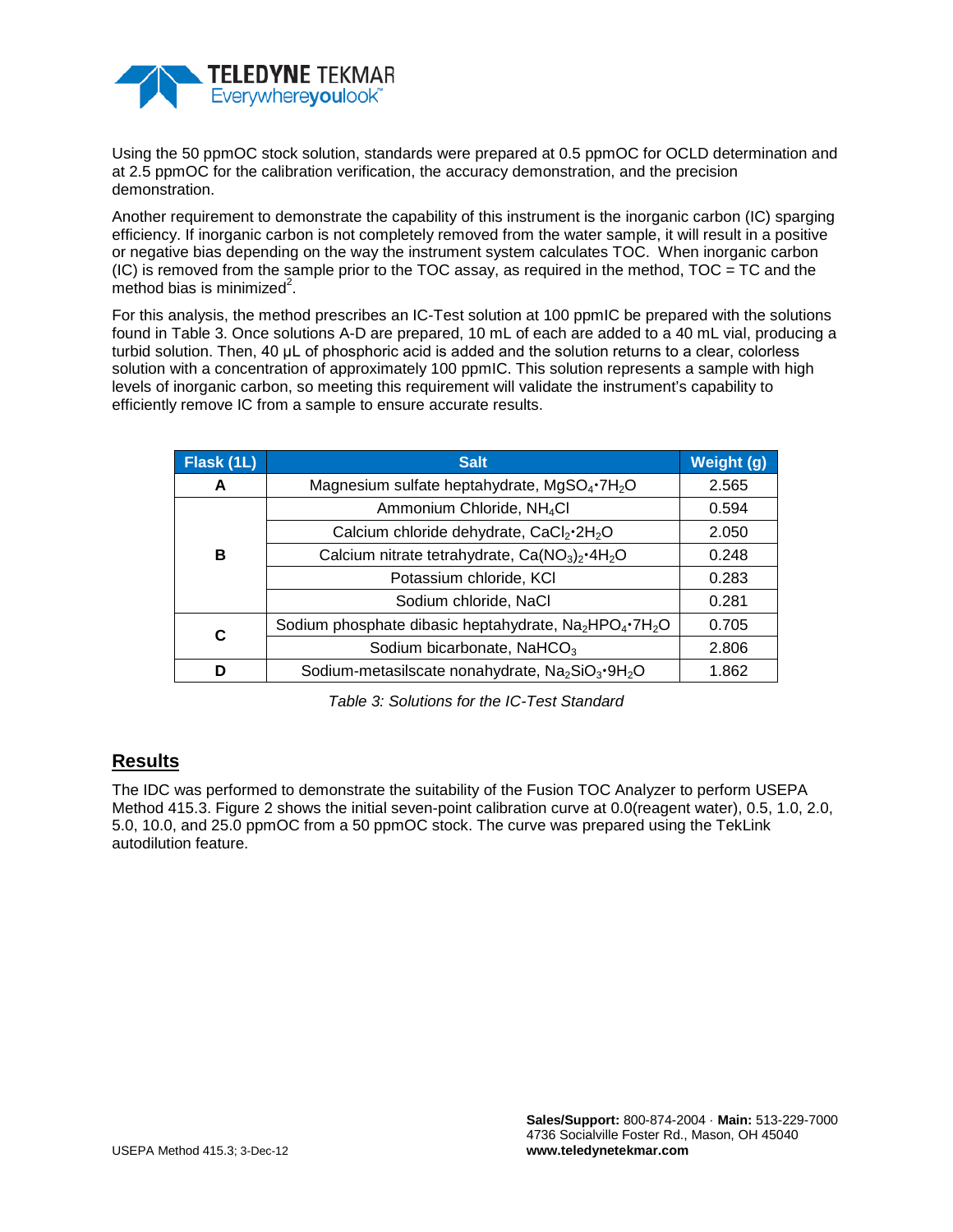



*Figure 2: Calibration Curve for Standard Method 415.3 Analysis*

| <b>Requirement</b>                                                     | <b>Success</b>                               | <b>Results</b>                    |
|------------------------------------------------------------------------|----------------------------------------------|-----------------------------------|
| Initial Demonstration of Low System<br>Background                      | $\leq$ 0.35 ppmOC                            | $0.0680$ ppmOC                    |
| Initial Instrument Calibration<br>Verification                         | $\pm$ 20% of true value<br>$(2.0-3.0$ ppmOC) | 2.6363 ppmOC, 5.45% of true value |
| Initial OC Flow Injection Memory                                       | $\leq$ 0.35 ppmOC                            | $0.1276$ ppmOC                    |
| Inorganic Carbon Removal<br><b>Sparging Efficiency Test</b>            | $\leq$ 0.35 ppmOC                            | $0.2450$ ppmOC                    |
| Initial Demonstration of Accuracy<br>$(n=5)$                           | $\pm$ 20% of true value<br>$(2.0-3.0$ ppmOC) | 2.6029 ppmOC, 5.17% of true value |
| Initial Demonstration of Precision<br>$(n=5)$                          | $\leq$ 20% RSD                               | $0.44\%$ RSD                      |
| Organic Carbon Detection Limit<br>Determination<br>$(n=7$ over 3 days) | $< 0.35$ ppmOC                               | $0.034$ ppmOC                     |

*Table 4: Initial Demonstration of Capability Results*

As seen in Table 4, Teledyne Tekmar's Fusion UV/Persulfate TOC Analyzer easily meets the requirements set forth in USEPA Method 415.3. A blank water sample was evaluated prior to analysis to demonstrate initial low system background. The corresponding TOC concentration was 0.0680 ppmOC, well below the method requirement of ≤ 0.35 ppmOC.